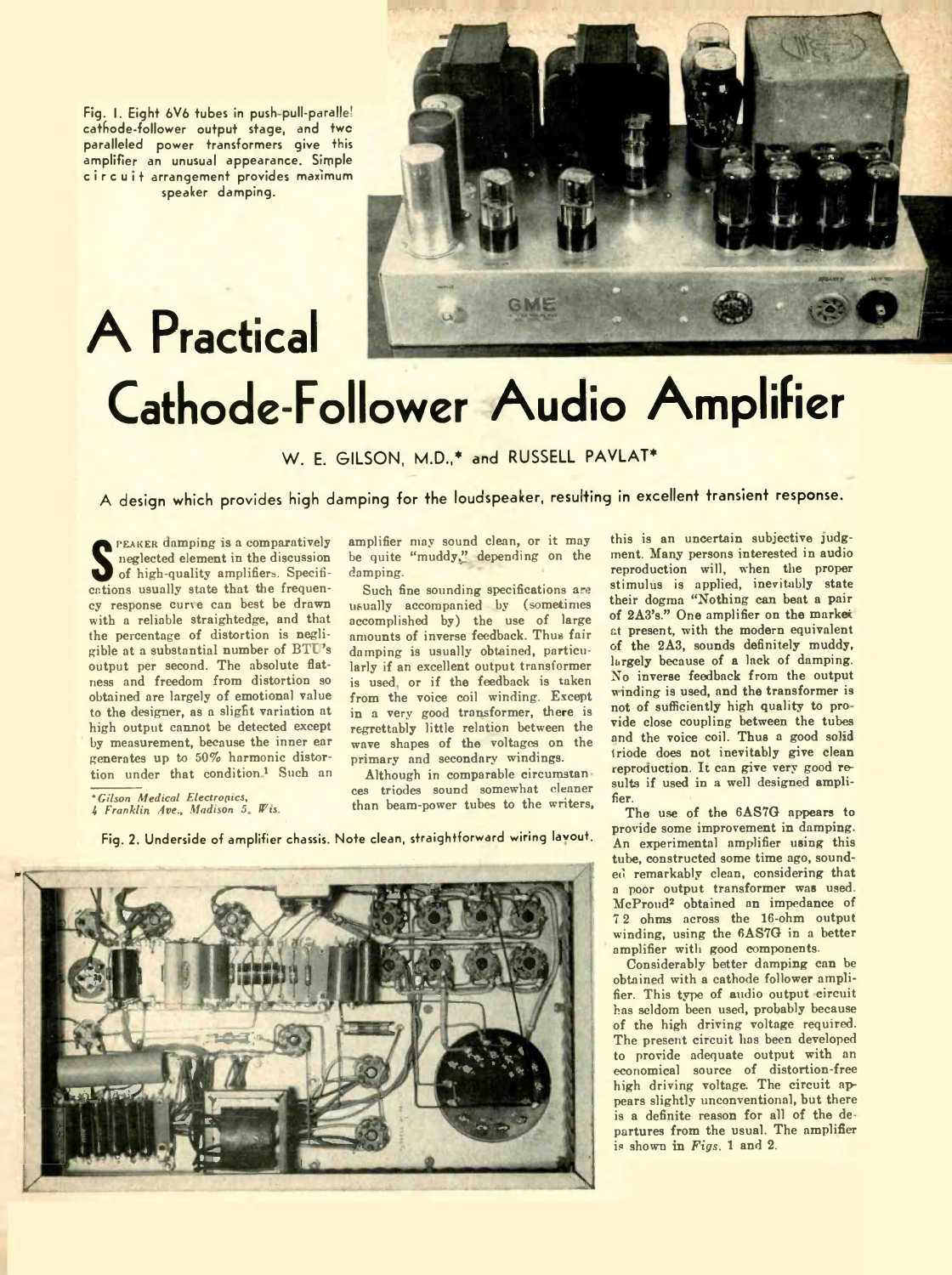

Fig. 3. Overall schematic of complete amplifier and power supply.

## **Driving Voltage**

The driving voltage is obtained by using a resistance coupled 6SN7 with a plate supply voltage of 700, and a plate voltage of 300. The cathode follower output requires high current at low voltage, and the preamplifier stages require low current at low voltage. To fulfill these requirements, two SNC transformers are used with their high

voltage' secondaries in parallel. The combination is then rated at 350 volts each side of the center tap, at 300 ma. Two 5-volt and two 6.3-volt windings are also available. One of the 6.3-volt windings, with its center tap connected to ground, is used for the heaters of the earlv amplifier stages and for the 6X5GT rectifier, which supplies 350 volts above ground at low power for

4. Frequency response curves at different output levels. Note that range extends from 4 cps to well over 30 kc.



these stages. The two 5-volt windings are used for the two 5U4G rectifiers, which are connected in the reverse of the usual manner to provide 350 volts below ground at high power, for the output stage. There is a total difference of 700 volts, across which the driver stage is operated. The remaining 6.3-volt winding, which has its center tap connected to minus 350, supplies the beaters of the driver and output stages.

The bias for the final stage is obtained from the pulsating d-c voltage drop across the 150 ohm filter resistor, which voltage would otherwise be wasted. I'his is voltage-divided and filtered and gives a 25-volt negative bias which is highly stable.

In order to obtain peak output, it is necessary to make the driver and cathode follower circuit slightly more sen sitive, as the limitation lies in the phase inverter output. Approximately 5 pei cent regenerative feedback is added from cathode to cathode, increas ing peak output and noticeably reducing peak overall distortion. This changes the output impedance imperceptibly because of the large amount of overall degenerative feedback. The regenerative circuit may be omitted if desired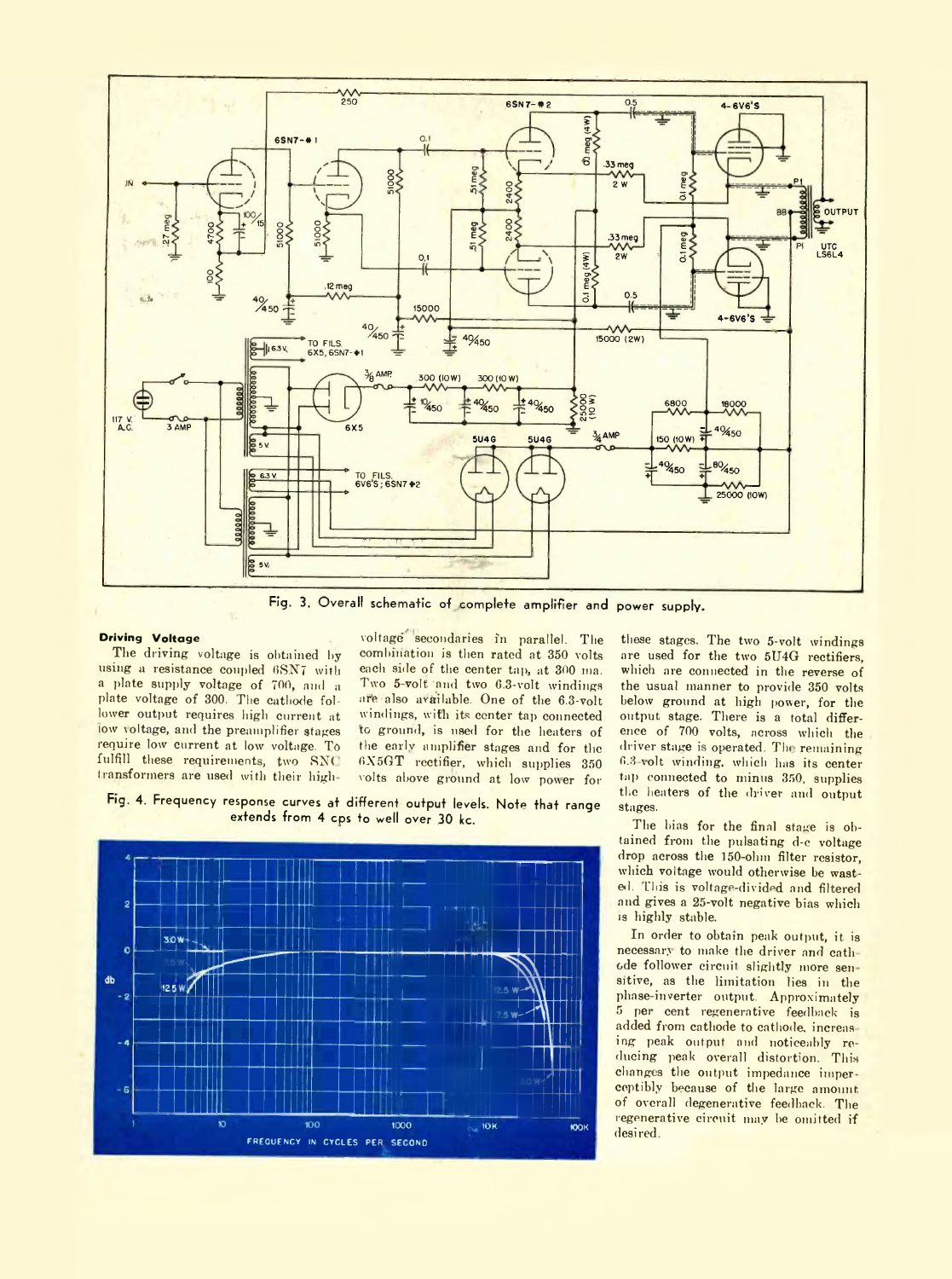Early models of this amplifier man. ifested a variety of motorboating. Because of the low impedance of the output stage, and its consequent control of the power supply voltage, in-phase motorboating is likely to occur due to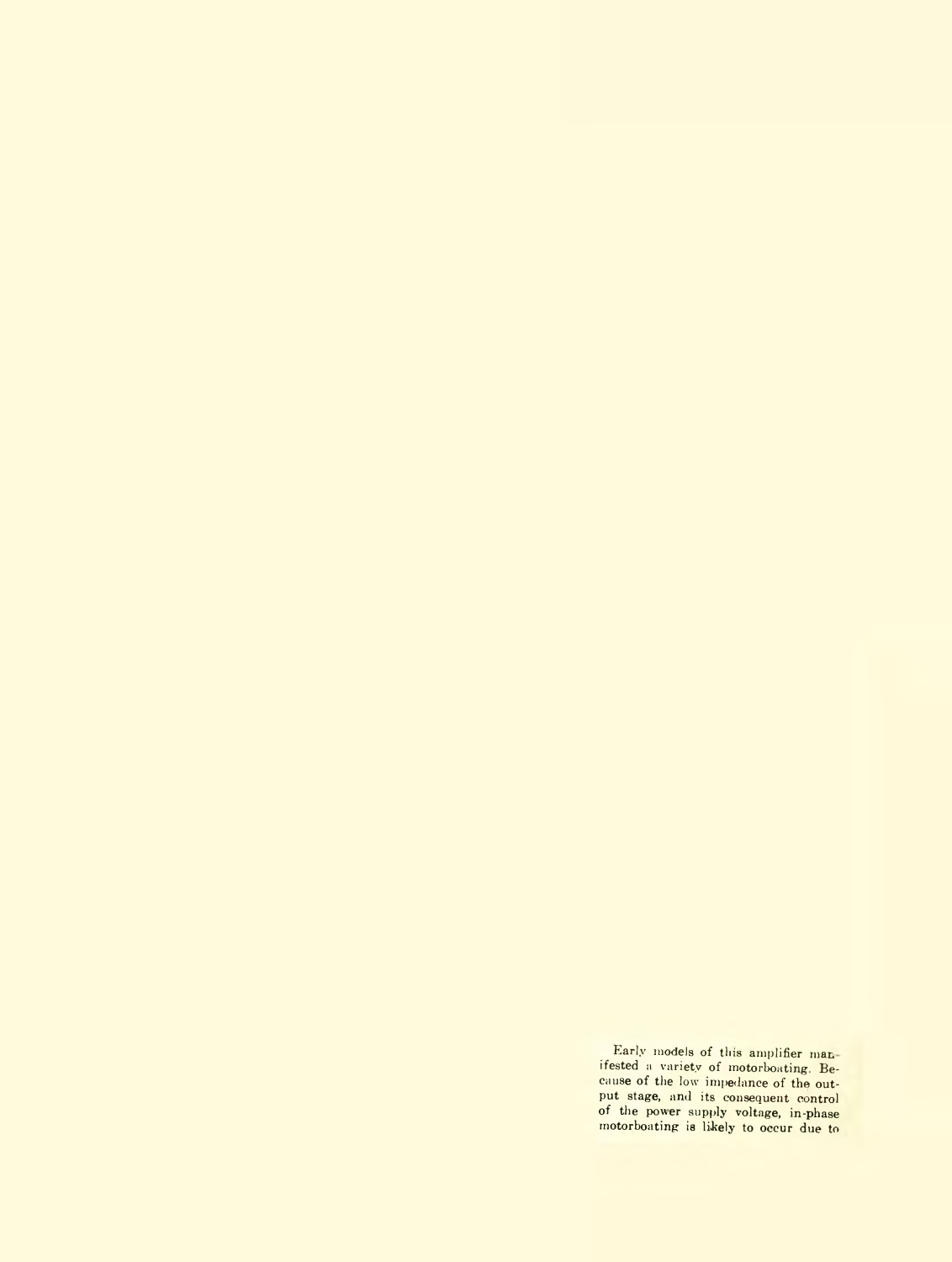the push-pull tubes acting as if they v ere in parallel. The first model using this circuit had the lower ends of the 2400-ohm driver bias resistors connected directlv to minus 350. Motor boating occurred even with only the drivers and output tubes plugged in. This can be explained by regarding the minus 350 as the reference point, with ground moving up and down in voltage, depending on the drain by the output stage on the power supply. Ground is coupled to the grids of the drivers through various capacitors and resistors. A negative pulse on the grids of the drivers will cause the grids of the output tubes to become less negative, causing greater drain on the power supply. Ground and the grids of the driver will thus become more negative, and motorboating results. This inter esting but undesired phenomenon was eliminated by inserting a 15,000-ohm resistor between the 2400-ohm bias resistors and minus 350, and connecting a  $40 - \mu f$  capacitor from the junction to ground. As it is now connected, when ground moves up and down both the grids and cathodes move with it, and the output is practically zero.

## **Speaker Damping**

The primary purpose in the design of the amplifier was to achieve unusually good damping. This has been carried to such an extent that the limiting factor is the d-c resistance of the output winding, less than one ohm. The cleanness of reproduction obtained is definitely noticeable. A good demonstration is side 4 of Columbia's "Young Person's Guide to the Orchestra", which has excellent low notes as well as the crack of a whip near the end of the record. The extreme low frequencies are more naturally reproduced because ot the added control of the voice coil. There is no muddiness. Another test ot the damping, somewhat analogous to definition in a camera lens, is the separation of rapidly rolled drumbeats.

It is usually suggested that the output of a tweeter be reduced by means of a resistor network, because it is higher in efficiency than a woofer. In listening tests it has been found tentatively that the introduction of a resistance in series with a good compression type tweeter reduces its sharpness and clarity, making it sound like an ordinary cone type tweeter. It is thus suggested that other methods might be tried, such as multiple tweeters spread mg the sound more widely, for example.

The amplifier is used primarily in our "Gilson", a radio-phonograph combination using a Jensen 18-inch thea tre speaker with two Jensen tweeters. Passably good reproduction can be obtained however, even with a 15-mch